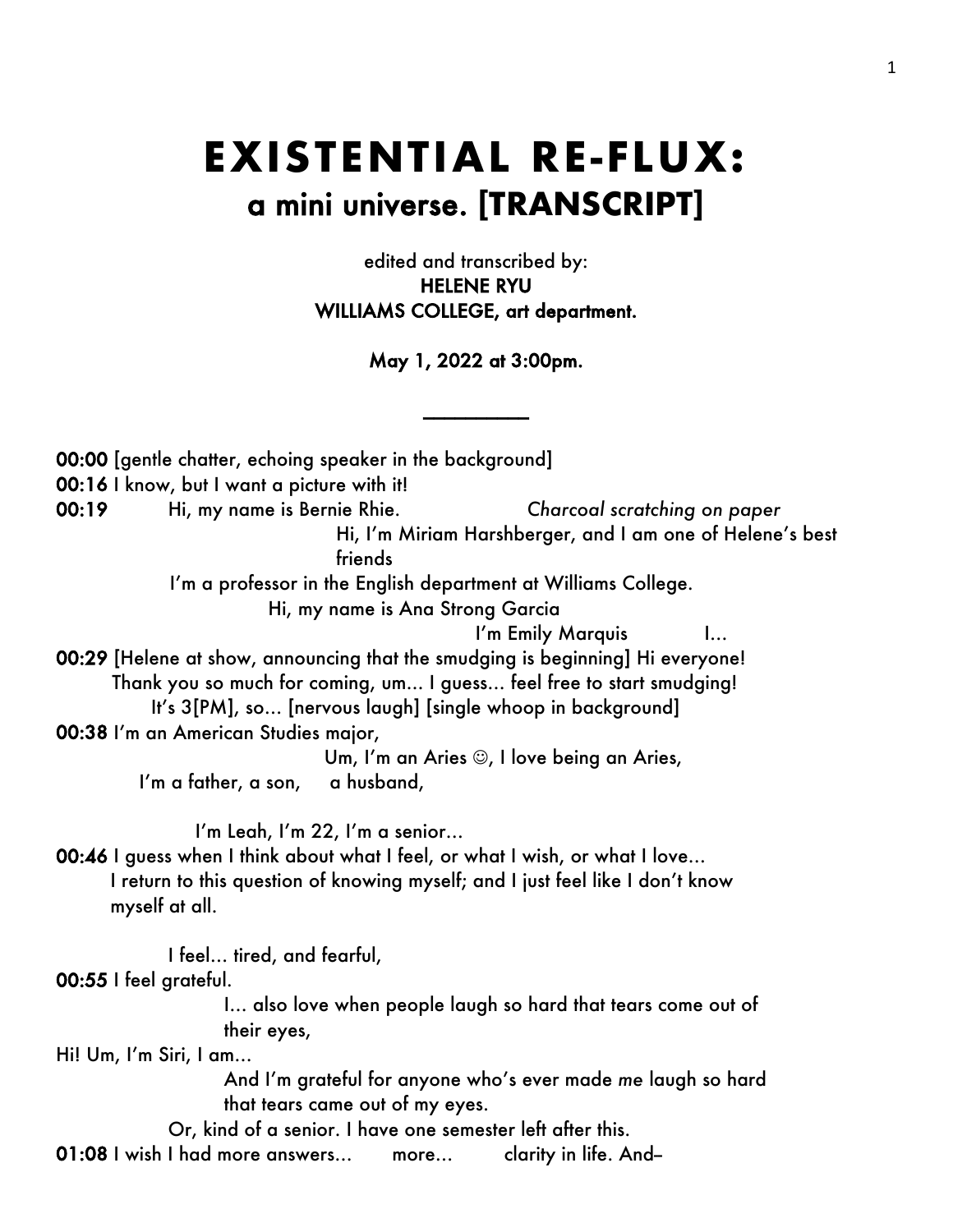Hi! I am Olive—this is Olive [*laugh*]. And-- …And I wish I knew what it felt like, to have this sense of… myself, and… who I am 01:22 …am lucky enough to be one of Helene's friends, To be included in this beautiful, wonderful project. Hi, my name is Kendra Brenya. Um, I'm 22, Um, I'm excited to leave Williamstown, especially on freezing cold days like today. 01:32 Um. I feel... pretty neutral. Not really happy, not really sad... um... Ah, I'm a senior at Williams and graduating this spring. I study chemistry here, Um, I'm excited for the spring and the future, 01:43 I just want it to be sunny, and I don't want to be in class… I'm excited for the spring… More dynamicism… to this monotony… but, 01:52 It's so easy, I love people, I love hugs, I love... to lose one's way. Good conversations. In this moment I feel *tired*, What I believe in, I love… the way campus smells after it rains 02:00 ..and it's very scary to me, to think about going out into the world, still so… …lost, and unformed. 02:08 and, sometimes I think that there's like And, one thing I wish is that … we as a human species hadn't evolved to have My full self is waiting at the end of a different path, one I didn't go down So much <u>with the set of the set</u> Just kind of like a calm middle. 02:16 I have like, seven hours of class today I think… that… I just don't really like it, I think that if we And, that… we'll never meet, and that's very… scary to me, but… all had a silky, fluffy coat of fur all over our bodies, that Outside, somewhere warm My name is Lucas Tolley We would be I'm really 02:30 That things would be really different, and I have a hypothesis And... I really hope that next year... That if this were the case, then... religion 02:40 and a lot more time wouldn't exist in the same way that it does. So... …feeling less tired. Make of that what you will. I'm excited to go to *sleep*, 02:50 I'm a Williams computer science and math double major. Something that I've always loved… but that I realized …so I'm kind of ready I wish I… knew myself a little better. Or was confident in… to be out of here I am having fun dreaming about the spring, and the summer, 03:00 I feel fear for the future, and what it may hold.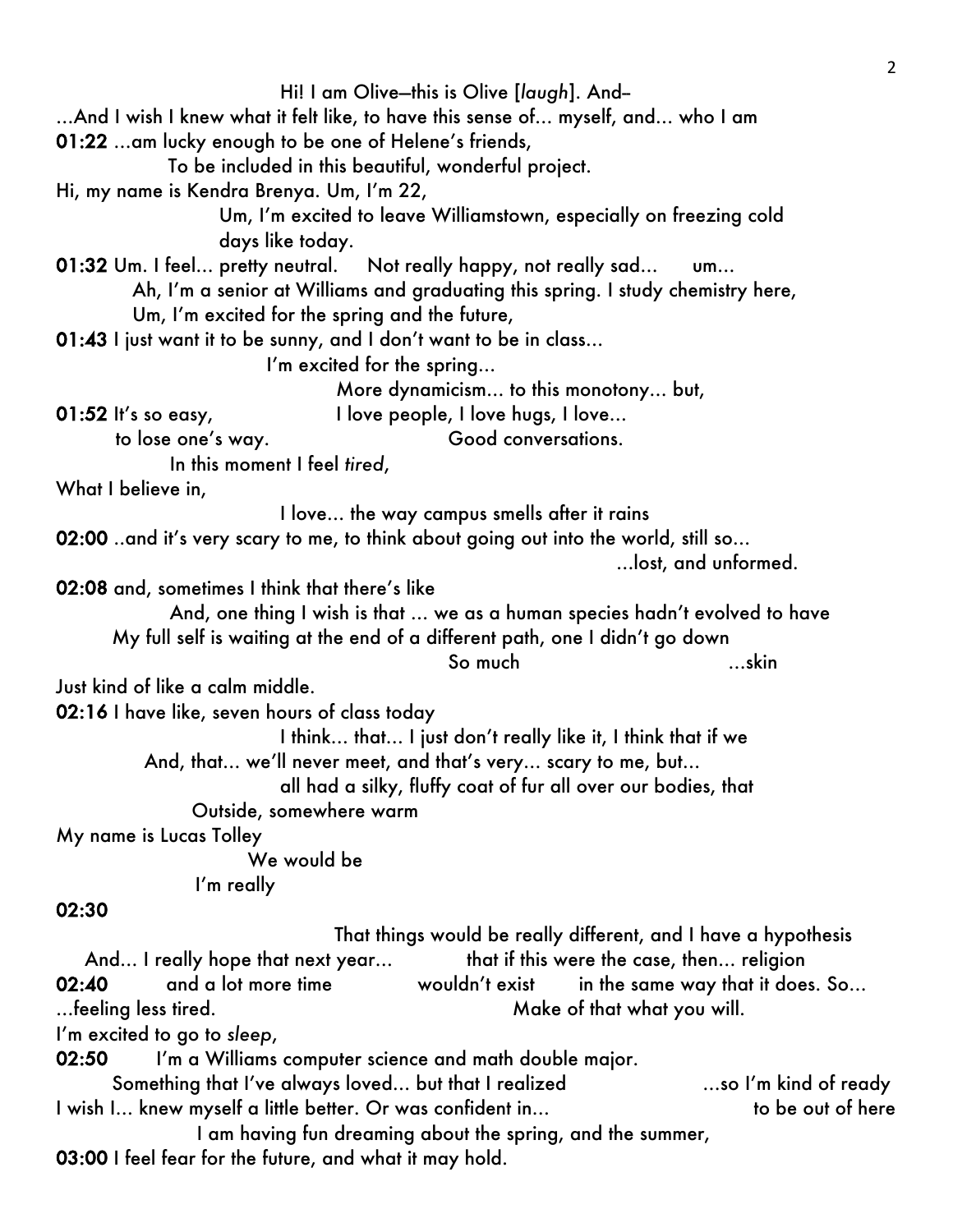…the things that I want to believe about myself. The idea that… there *is* no self; and, um I guess a quote that I just heard on a podcast I love... doing things that make me I feel good about the fact that I don't forget about my reality. The sectly know what my future is gonna be 03:10 When I look inside, and see that I am nothing, That's wisdom. That's wisdom. When I look outside, and see that I am everything, That's love. 03:20 And that quote... [inhale] helps me feel better, [dripping noises] …about this… dread. *[charcoal scrubbing]* ...things I can and can't control. Hi, my name is Taylor McClennan, 03:30 ...before I go to bed, and, I love... Imagine - - this, or that… Uhhh... hello? My name is ... Aidan Feurer, **Easing the Strate of My name is ...** Aidan Feurer, **My and Allen and Allen** Feel the world in more of its fullness, 03:40 **even if it feels really gross.** That I… love even more slash have been missing a lot, um…. Today, is… I like to remind myself of the fact that I will die. …just, like, the feeling of warm Hi, my name is Sarina Prasad 03:50 ... for opportunities I have not... I'm a senior at Williams. Or things I may not have done. I'm a political science major. And I grew up in Northern Virginia. The sound of snow falling in a forest… it's not a sound, it's actually a silence. 04:00 Right now, I'm looking out my window... kinda rainy but I feel like it's A vibe for today. [*overlapping voices*] …and clean, which is nice because… 04:10 **DA:10** lately I've been feeling a little stressed And it's like, strangely warm here. About not knowing what I'm And I have no way of knowing when. The same of the doing after graduation. And I'm tired of constantly thinking about it… Hello, my name is Kenia Cruz Guardado. Hmm, let's see. 04:20 I wish I had a plan lined up, but I don't. *[laughter from people smudging* [excited chatter, laughter overlapping] *a portrait of their friend]* …uh, currently Helene's *current* boyfriend, uh, from the mountains… 04:30 nature around me... 2008 and the set of the set of the set of the set of the set of the set of the set o Hi, my name is Anjali Poe. And, I also love thinking about the things that I love. 04:40 Overall… I'm feeling... nervous about graduating,  $\qquad \qquad$  ..that's kind of like a.... I feel love for my friends and family, 04:46 (Anjali at show) "Ahh! I'm so str…" (Aidan) "You gotta get in there, you gotta mean it.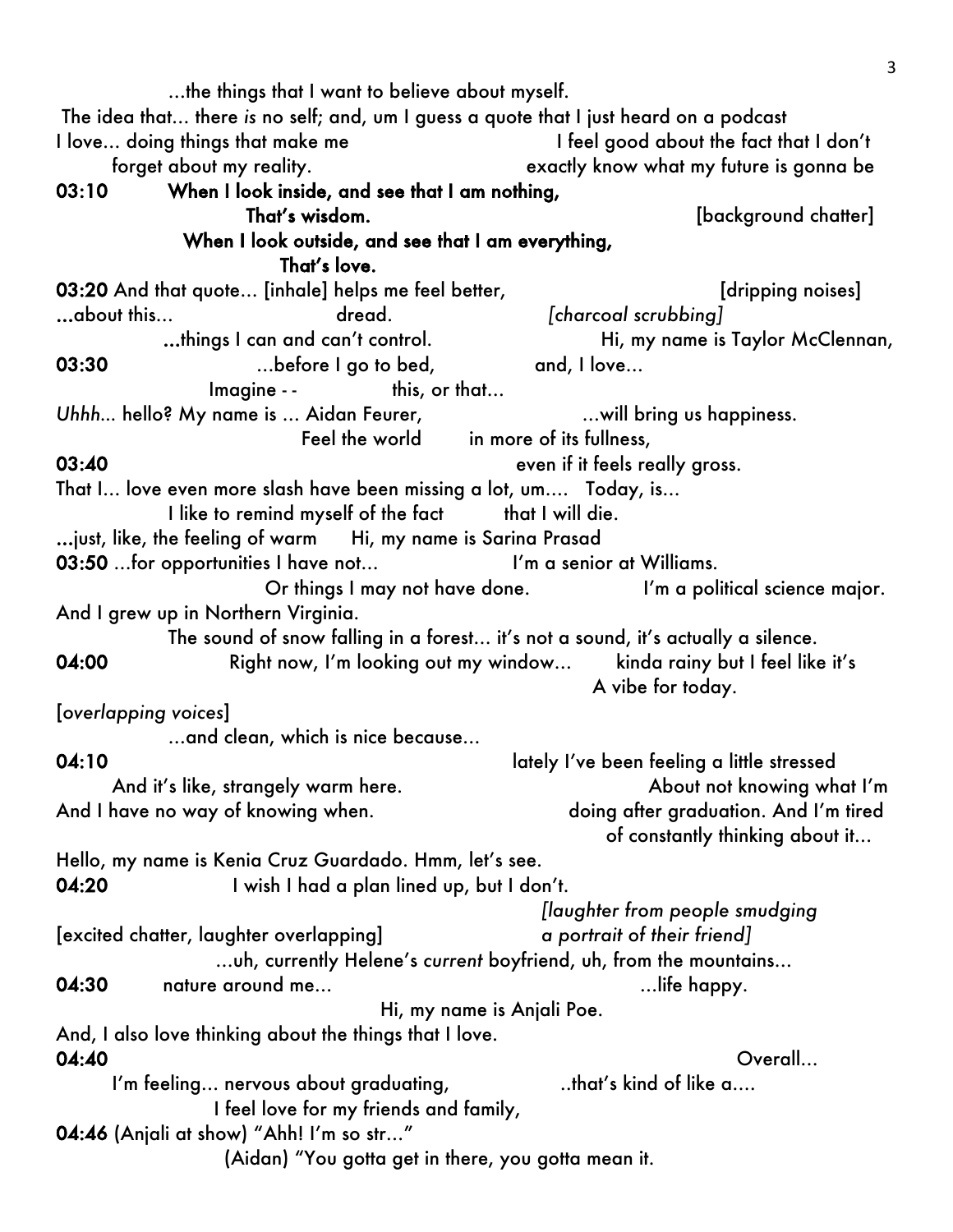|                                                                         | $\overline{4}$                                                                                                                     |
|-------------------------------------------------------------------------|------------------------------------------------------------------------------------------------------------------------------------|
| 04:50                                                                   | (Anjali, rubbing her portrait) "Oh my god, this is so sa [laughs]"<br>(Taylor) Isn't it cool? [Anjali, still rubbing] Wow-         |
| spring, so that's kind of like my large-scale feeling.                  |                                                                                                                                    |
|                                                                         | realize what I had until it was missing, so. I-I don't know. Days like todayum,                                                    |
| 05:00<br>$\dots$ are few and far between.                               | [dripping] [charcoal rubbing]                                                                                                      |
|                                                                         | What other points do I have to answer for her, she needs me to answer what I wish                                                  |
| It could be tomorrow.<br>05:10                                          | I feel confused. Or maybe happy.                                                                                                   |
|                                                                         | I wish bathrooms were a bit more spacious,                                                                                         |
|                                                                         | And I'm grateful for the friends and the experiences that I've had at Williams,                                                    |
| 05:20                                                                   | as much as I do complain about the work, I don't think I                                                                           |
| they don't really offer enough-                                         | Or maybe sad. [laughs]                                                                                                             |
| Have supported me [overlapping voices] and have my back no matter what. |                                                                                                                                    |
| 05:30                                                                   | Um, I'm feeling a lot of things um. I wish that I knew how I felt.                                                                 |
| Some may think this is a morbid thought.                                |                                                                                                                                    |
|                                                                         | My name is Roman, and I'm a                                                                                                        |
| I wish, you know for everyone to be happy                               | Senior.                                                                                                                            |
|                                                                         | I'm excited about the future, but still waiting to see what my next steps are.                                                     |
| 05:40                                                                   | Not everything is figured out yet, but I think that's okay.                                                                        |
| Those are all my thoughts at the moment,                                |                                                                                                                                    |
| Hi everyone, um. I'm Gaurnett Flowers,                                  | I wish                                                                                                                             |
| 05:50                                                                   | right now, I feel very happy                                                                                                       |
| for a safe drive, for                                                   | very happy to be a senior, very happy to be wrapping up                                                                            |
| peaceful thinking?                                                      | Well, happy and sad.                                                                                                               |
| I wish you know, to see everyone happy. I think                         |                                                                                                                                    |
|                                                                         | my friends and family to be happy.                                                                                                 |
| 06:00                                                                   | Our world is beautiful, and I appreciate every second that I get to be a part of it.<br>Hi, I'm Gigi, I'm a senior from the Bronx, |
| Hi. My name is Becca Brody, but you can also call me Rebecca.           |                                                                                                                                    |
|                                                                         | and I'm a chemistry and psychology                                                                                                 |
| I feel, like I am both                                                  | major at Williams.                                                                                                                 |
| 06:10<br>the most scattered I have ever been in my life, but also       |                                                                                                                                    |
| the most calm I've ever been in my life?                                | Fun fact about me                                                                                                                  |
|                                                                         | Uh, it doesn't make much sense to me, but I'm still trying to figure it out.                                                       |
| I wish I had more time to spend with my friends                         | In 7 <sup>th</sup> grade, I used to be a professional                                                                              |
| Before we all go our separate ways,                                     | gamer                                                                                                                              |
| 06:20                                                                   | but I've had some good times, and made lasting memories with them all.                                                             |
|                                                                         | Hello, uh my name is Javier Robelo, I am from Managua, Nicaragua, I am 22 years old.                                               |
| Hi, my name is Alexa, most people call me Slug, um                      | Um                                                                                                                                 |
|                                                                         | Um. I wish that when I was thinking about the future that I could imagine more of the happy                                        |
| things that are going to happen                                         |                                                                                                                                    |
| 06:30                                                                   | Ah, I've been subconsciously pushing back recording this, because time is crazy.                                                   |
| Um, I love rats.                                                        | And similarly, um                                                                                                                  |
| 06:40<br>[overlapping voices]                                           | college                                                                                                                            |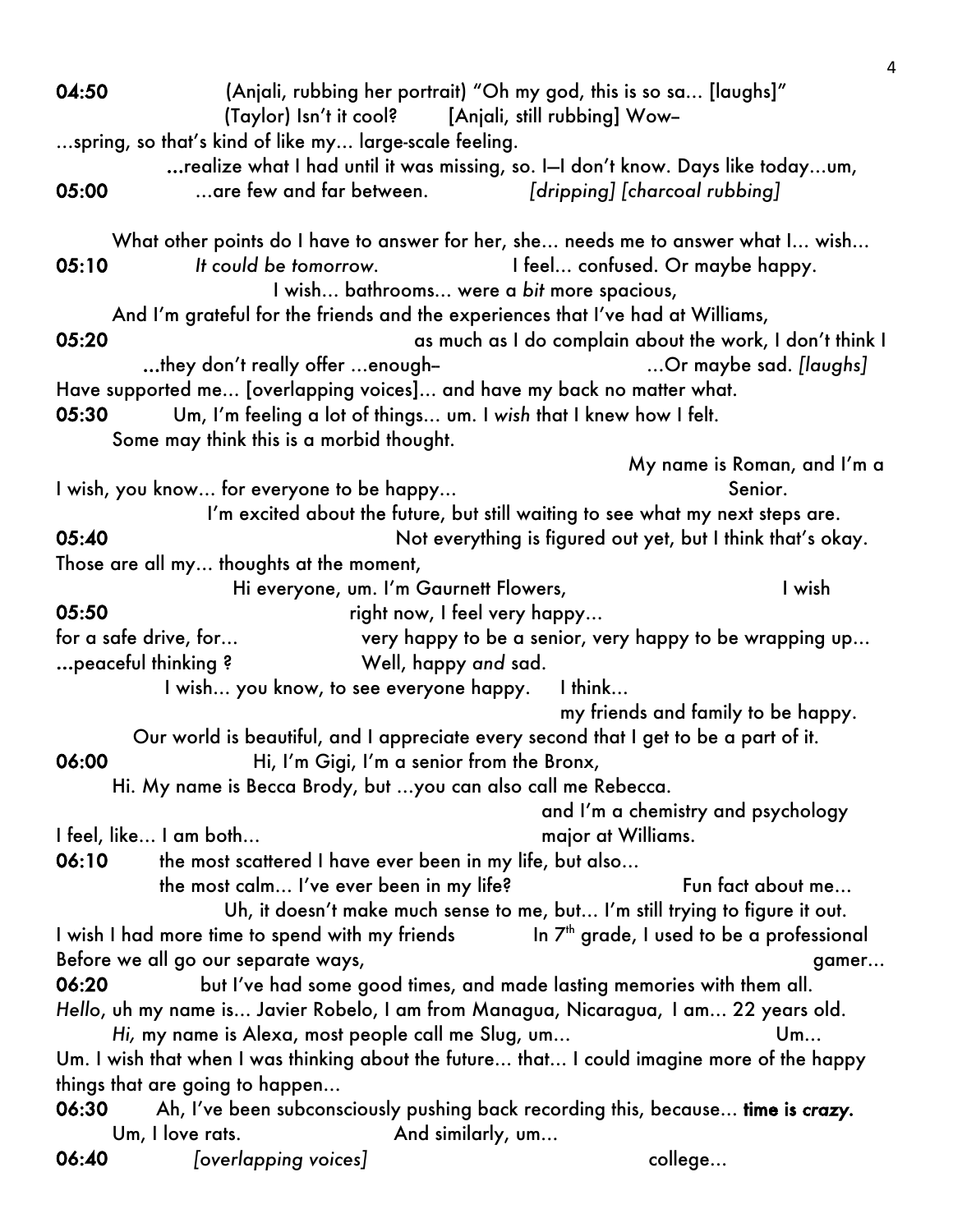I love just sitting in Lee's with my friends… …we have like, 5 weeks left The sun is hitting overhead... I wish... I had more time 06:50 Forgetting about everything else that's happened in the Day and just... joking about... looking at... Sometimes, I wish I had more time.  $\blacksquare$  Or the weird food that we're eating... …I think those are some of my favorite moments. *[overlapping]* I… didn't really believe I could be depressed for a long time because of how Um... sort of like... Happy I felt? 07:00 I feel like... as I get older, I can be always been like... Time gets like… harder to manage? [laughing] I was one of those Tumblr fandom kids in high school… 07:10 *[chatter, laughter at show]* (Jackson, smudging his own portrait) Oh, it hurts. Oh, no, I can't touch the beard... can't touch the beard. [laughter] Oh, it hurts. [laughter] [overlapping voices, charcoal rubbing sounds] 07:20 In a way, time kind of like, feels shorter... [Aidan, recording Rebecca smudging her portrait at show] *How do we feel, Rebecca?* [Rebecca] Emotionally distraught. [Jackson] *Yeah, seriously, this hurts.* 07:30 *charcoal rubbing noises* [laughter] …If that makes any sense… I was cringe, but I was free, but— Um, I guess The Southern Common Common Language -I was thinking about my quote, What I mean is... The summary is a locally love performing; it's kind of ...days start feeling like... they go by quicker? Just the most important ..only get more and more [overlapping]... thing in my life, um... 07:40 …how they felt… …who you are, and who you will always be. So, it's crazy! So, it's crazy! But, to be fair, that might be... from senior spring... **Example 20** ... and all that stuff. 07:50 It makes me really sad that... after I leave Williams, I probably Won't be performing… ever again, at least regularly Hi, my name is Alice Qu, and... example the same set of the same intervals and not... 08:00 [*clicks tongue]* I don't know what to say, but I guess, doing any shows or *[charcoal scrubbing]* At the end of my life, …and it doesn't really feel real to me? I know with absolute certainty… *[overlapping]* …that the only thing that mattered to me in 2 months… 08:10 I wish and hope, that... COME is how well I've loved. …at some point, time stops feeling like something that runs out, Hopefully someday, *Have I lived from the heart?* 08:20 it becomes something enjoy, rather than… *Have I loved well, my*  something to use. *family… my friends? [dripping] [chatter] My students? What is your name?* Mae Theodora Stroud. 08:30 *[amidst echoey chatter]* [Nick, to Mae] Should we draw a butterfly? [Mae] *Yeah! … I'm [indistinct]*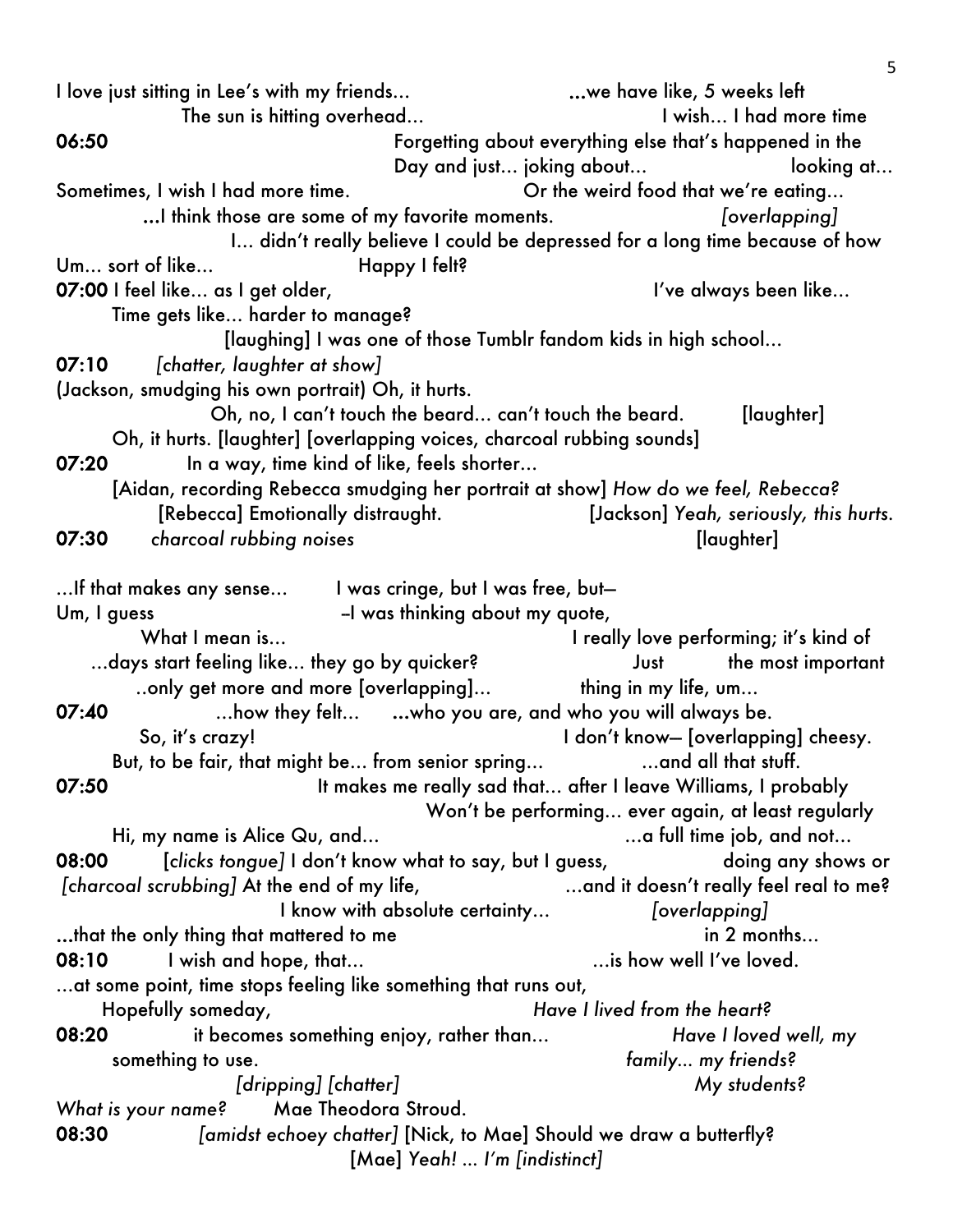Have I done a little bit, 08:40 to alleviate the suffering of others? [Nick] Hello butterfly! You wanna color with that? *And how old are you? [charcoal rubbing]* Six. I'm Anna Ryu, and I'm 18 years old. 08:50 If I haven't done that, I'm Helene's sister-younger sister, *That*, would be a reason to feel remorse. And... the daughter of... Uhhh, my name's Helene. And regret. Young and Chang. *Who's in your family?* 09:00 Kitten… two kittens… and… Kate, Nick, and… Knowl. I draw things. The contract of the contract of the contract of the Right now, I feel both *I* feel.... Happy. Really tired but, 09:10 I feel… kind of nauseous right now. …really at peace in a lot of *[sink faucet running]* Um. Different ways… Might be because I just shot-gunned an iced coffee,  $...,$ um, but mostly tired, I think.  $...$  And then… ate like,  $...$  half a cup of almonds after… I just… would like to lay down, and take a big, 09:20 big nap, for a very long time Um, I wish, that... *I* wish... **Caticorns were alive.** ... with no other obligations attached, interestinguisting sleep to sleep. *I love…* cats. 09:30 Something I love… There's a lot of things, but I guess, What else does she need me to say, the biggest things, that... *I* …love… oh, I love, um… take my love right now are… 09:40 the fact that ...this is happening. My sister and my mom, and my friends, Just talking. And not talking. And… Sometimes we could just talk or not talk for hours... Just, my family, I love them. 09:50 **charcoal scrubbing** And, I love mountains, too. And I also love waterfalls. And I love when mountains… are next to waterfalls. *[Gentle background chatter]* 10:00 And I hope I can visit…. somewhere like that one day. *[Charcoal]* And take a nap. And be with people I love. *[dripping]* Hi, *(my name is)* what? (*my name is*) who? (*my name is*) 10:10 wicka wicka Slim Shady! Just kidding, it's actually Tyler Spiezio. My name is Rebecca Kuo, by name is Rebecca Kuo, My name is Jonah Daniel Martinez Goldstein, I feel... I'm Alex Giles, I feel right now… 10:20 …excited. …anxious …at peace about the future. moving on, Y'know, pretty warm right now? It's about 70 degrees, And somehow also nostalgic for *right now*, …about everything that's to come… I feel like I'm making memories, ...leaving behind a lot of things, and… Right now, that I'll *want* to be nostalgic 10:30 So much of what I've been thinking about lately is leaving. about about about